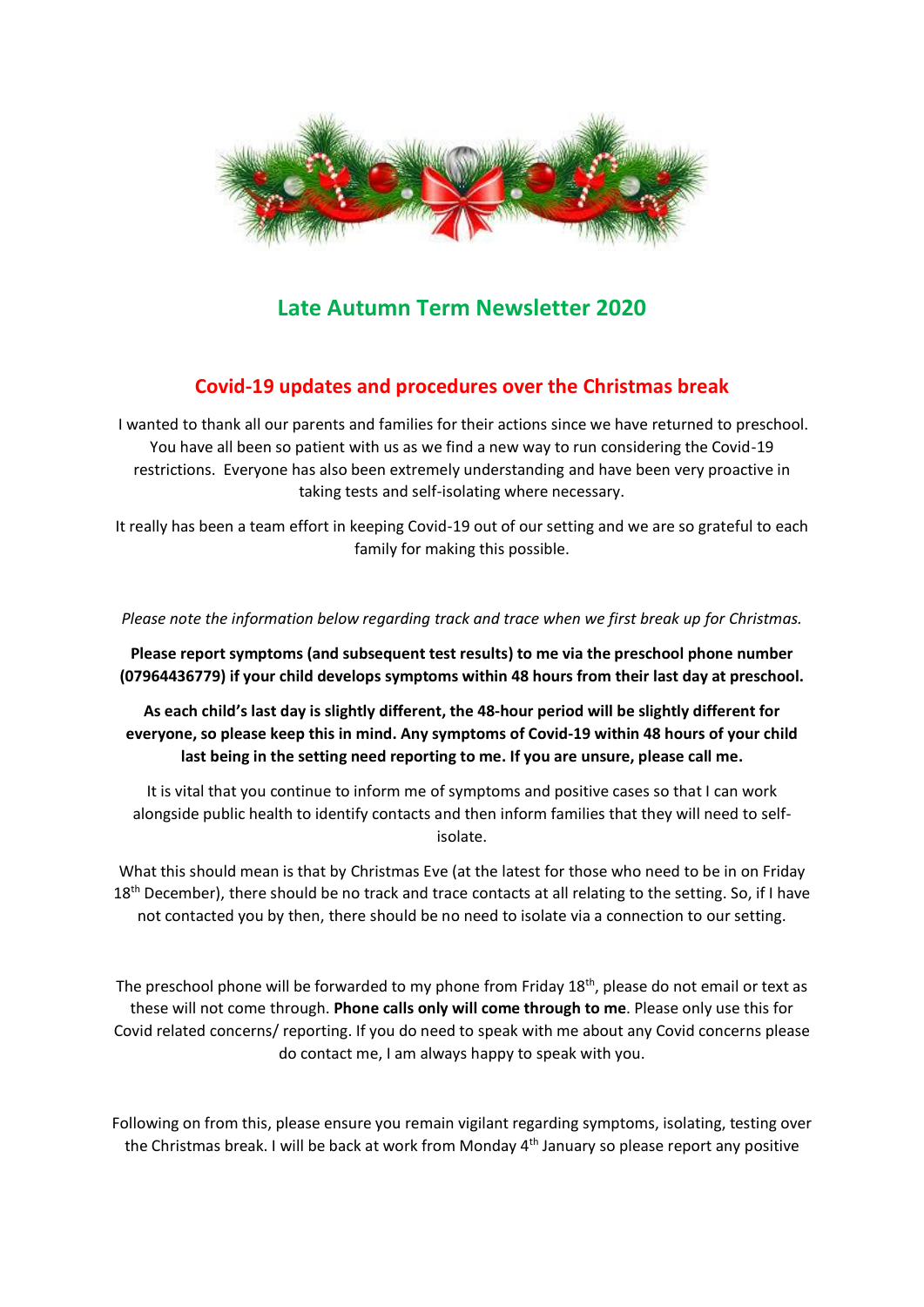cases that have occurred after Christmas Eve, then. If you are unsure, please do not attend the setting until you have spoken with me.

I know everyone wants to enjoy Christmas, but please follow the guidelines and restrictions that have been placed on this. We would like to have a safe return in January, please support us with this.

If anyone has any queries about the above, please do not hesitate to speak with me.

### **Christmas party**



Thank you to everyone for making our Christmas party so enjoyable! We were so pleased that all the children could attend! They enjoyed lots of party games and were amazed that Santa managed a visit whilst they were outside playing! Their faces were a picture when they returned inside and saw the presents under the tree and the photos Santa had left them of him playing with the toys!

### **Christmas Singing- Tapestry**

We have put up the videos of the children singing at the Christmas Party on Tapestry. They are really lovely, and the children really enjoyed practising for weeks before the performance!

I am aware there was a problem with viewing them yesterday so I have updated the settings so you should now be able to view them.

Please remember not to share these onto any social media platforms, as there are children who are present in the videos who do not have permission to be on social media.

### **Suitable Clothing**

We are asking that you please make sure your child has a hat, a suitable waterproof coat and wellies. We still have a number of children who are not bringing these in. We spend lots of time outside in all-weather as this is important for children's development. We will be unable to let your child play outside if they do not have suitable clothing, this is in line with our policies.



#### **Invoices**

Invoices for early spring term 2021 have been sent out this week. If you have not received one please let me know. These are due at your child's first session back in the term. We would still prefer contactless payments via BACs but if you need to pay via cash or cheque then please let me know so we can arrange this.

The bank account details are at the bottom of your invoices.

If you have any queries regarding your invoice, then please do not hesitate to contact me.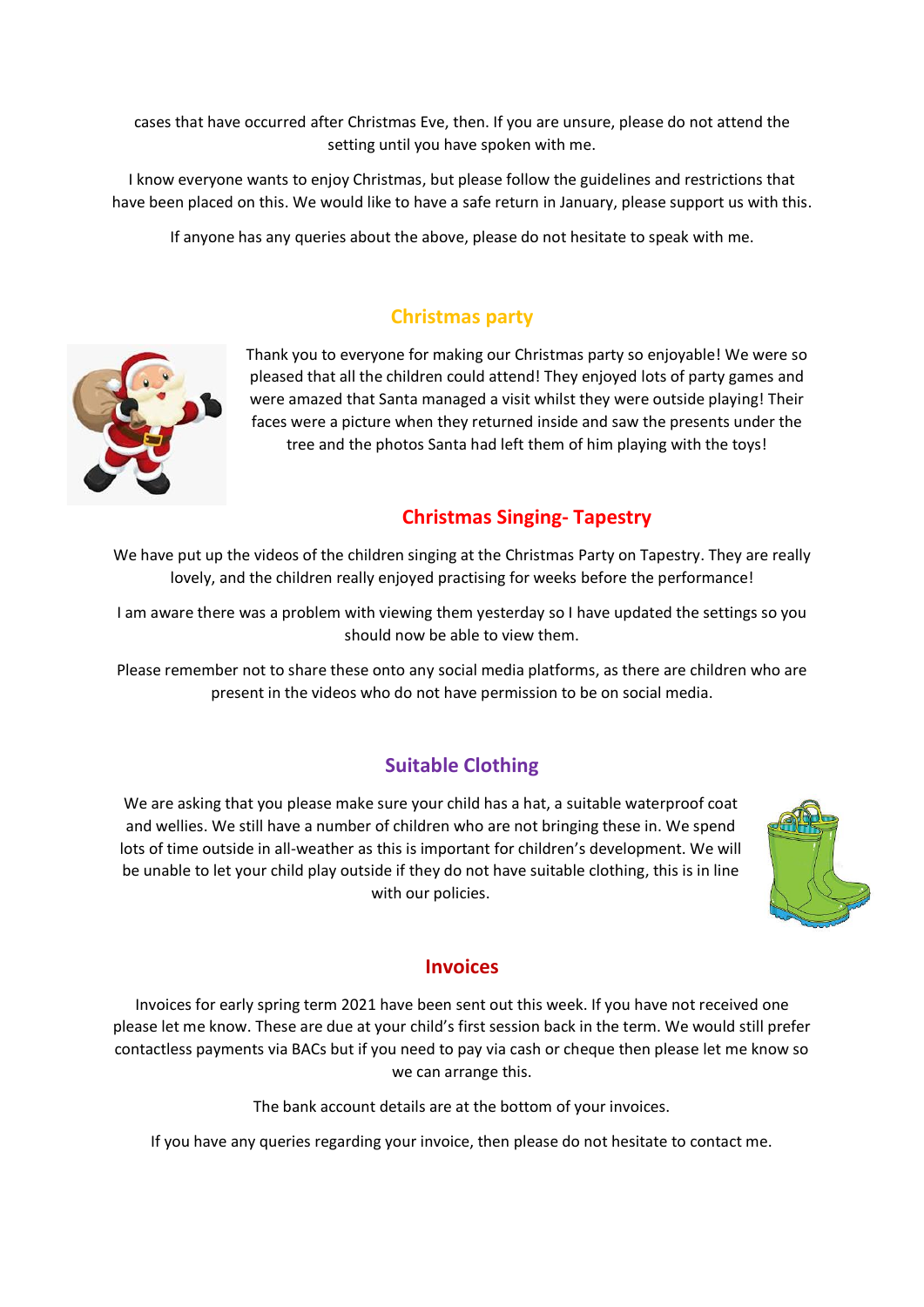If you are finding it difficult to pay your invoice, then please speak with me and we can arrange a payment plan and/or changing your hours to make this more manageable.

### **30 hour codes- Extended entitlement**

Please continue to reconfirm your 30-hour codes, these enable you to access your funded hours. This is only for the families who access the extended entitlement (30 hours). All other funding is claimed by the setting.

## **Parental Agreements**

Thank you to everyone for getting these back to me. I still have a few that need bringing in so please let me know if you need another copy. They are an important document as this is how I claim the funded hours for your child. These forms are for children who claim the funded hours only.

# **Primary School Applications- September 2021 start**

If you child is due to start Primary school next year (September 2021) then please ensure that you have applied before the deadline of **15th January 2021.** The application form is now available to complete online. I recommend getting this sent off sooner rather than later, especially as it can become forgotten over the festive period! If you are unsure of which school you would like your child to attend then please don't hesitate to contact the schools to arrange visits (Covid-19 restrictions applicable).

<https://www.northyorks.gov.uk/apply-place-primary-or-secondary-school>

# **Children's hours**

Please inform me by *Friday 8th January 2021* if you want to change your child's hours for late spring term 2021. This date is for amending hours starting Monday 22<sup>nd</sup> February (the start of late spring term). Funded hours cannot be amended as they are claimed at the start of each full term i.e. January, April and September.

Early spring term hours (5<sup>th</sup> January- 12<sup>th</sup> February) cannot be changed now as they are already staffed to the required ratios.

Requests after this date cannot be changed until Summer Term.